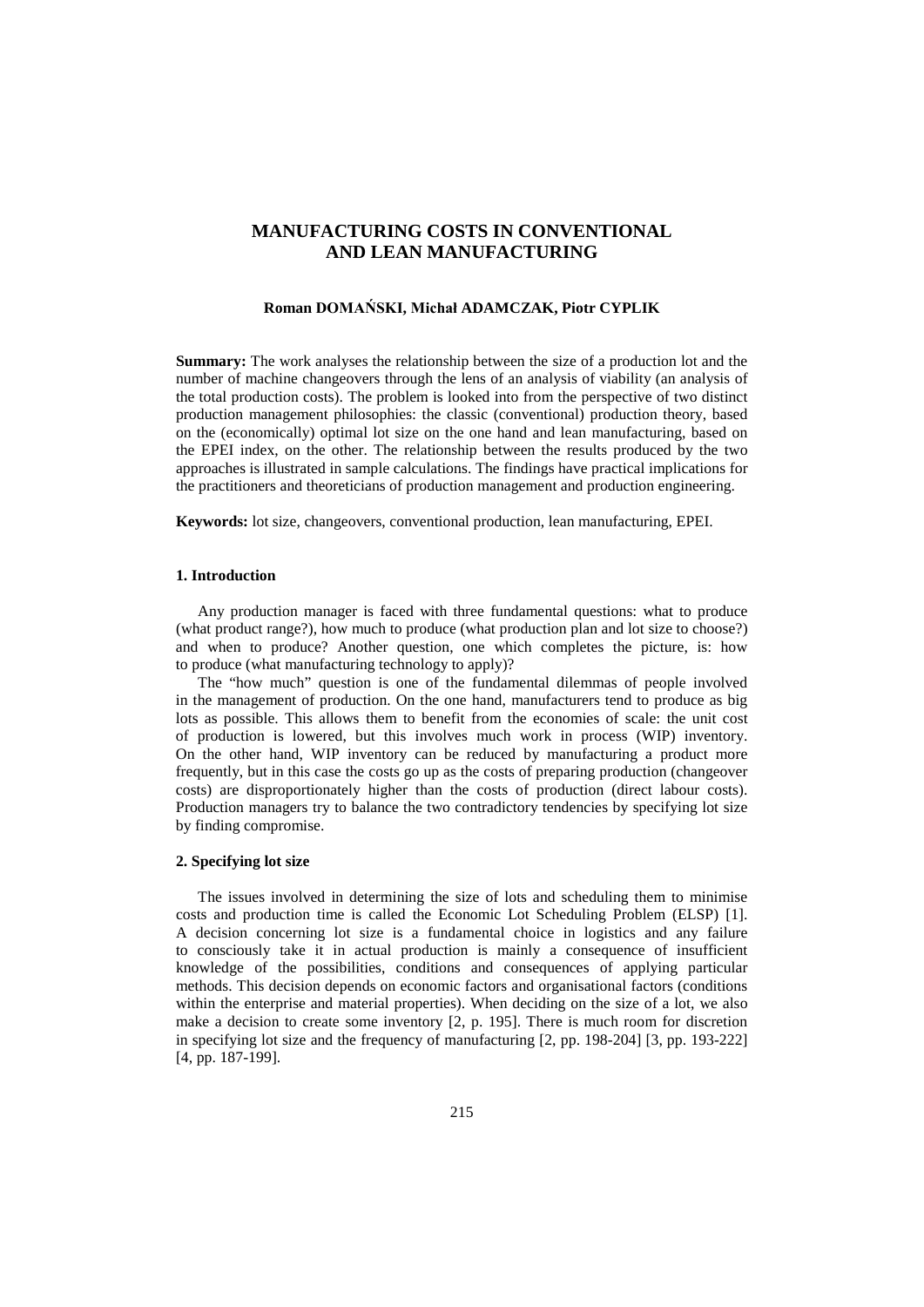The determination of lot size may be done in either of two ways. In both cases, the following restrictions apply: the size of the production of a given product range (demand), the production capacity of the company and supplier's potential to deliver (the previous process). In the first method, the aim we want to achieve is to maximise the lots of each product range (to an economically viable level). The effect will be the extensification of the number of changeovers in the production of each product family. In the other method, the procedure is completely the opposite. In the manufacturing process, we try to intensify the number of changeovers for each range, the result being a determined lot size for a given product range (minimised size). The first approach seems closer to the classic theory and practice of production management. The other corresponds to the more recent manufacturing techniques (lean manufacturing/production).

#### **2.1. Classic approach to determining the optimal lot size**

When specifying lot size using conventional methods, we look for the balancing point for production costs ( $K_{PR}$ ) and production launch costs ( $K_{UP}$ ), which can be illustrated as follows:

$$
K_{PR} = K_{UP} \tag{1}
$$

Production costs  $(K_{PR})$  are determined by the following:

- the optimal lot size  $(n_{\text{out}})$  looked for,
- the total unit production time  $(T_i)$ , and
- labour costs  $(K_i)$  expressed as the average hourly cost of manufacturing a product.

Manufacturing costs are calculated as follows:

$$
K_{PR} = n_{opt} \cdot T_i \cdot K_i \tag{2}
$$

Production launch costs  $(K_{UP})$  include the following:

- the total time of the preparation and completion of a product ( $T_{pz}$ ), and
- labour costs ( $K_{\text{tpz}}$ ) expressed as the average hourly cost of preparing a machine for the production of an object.

The costs of production launch are calculated using the following formula:

$$
K_{UP} = T_{pz} \cdot K_{t_{pz}} \tag{3}
$$

The values  $K_i$  and  $K_{tpz}$  are distinguished form one another because of the differences in the qualifications of workers.  $K_j$  is the costs of the labour of the operator working on the machine during production.  $K_{tpz}$  includes the costs of the labour of the worker doing the changeover (a more valued job position). Therefore,  $K_{\text{tpz}}$  is usually higher than  $K_i$ .

In the following mathematical transformations [5, pp. 57-58]:

$$
n_{opt} \cdot T_j \cdot K_j = T_{pz} \cdot K_{t_{pz}} \tag{4}
$$

$$
n_{opt} = \frac{x_{px} \cdot \kappa_{tpz}}{x_j \cdot \kappa_j} \tag{5}
$$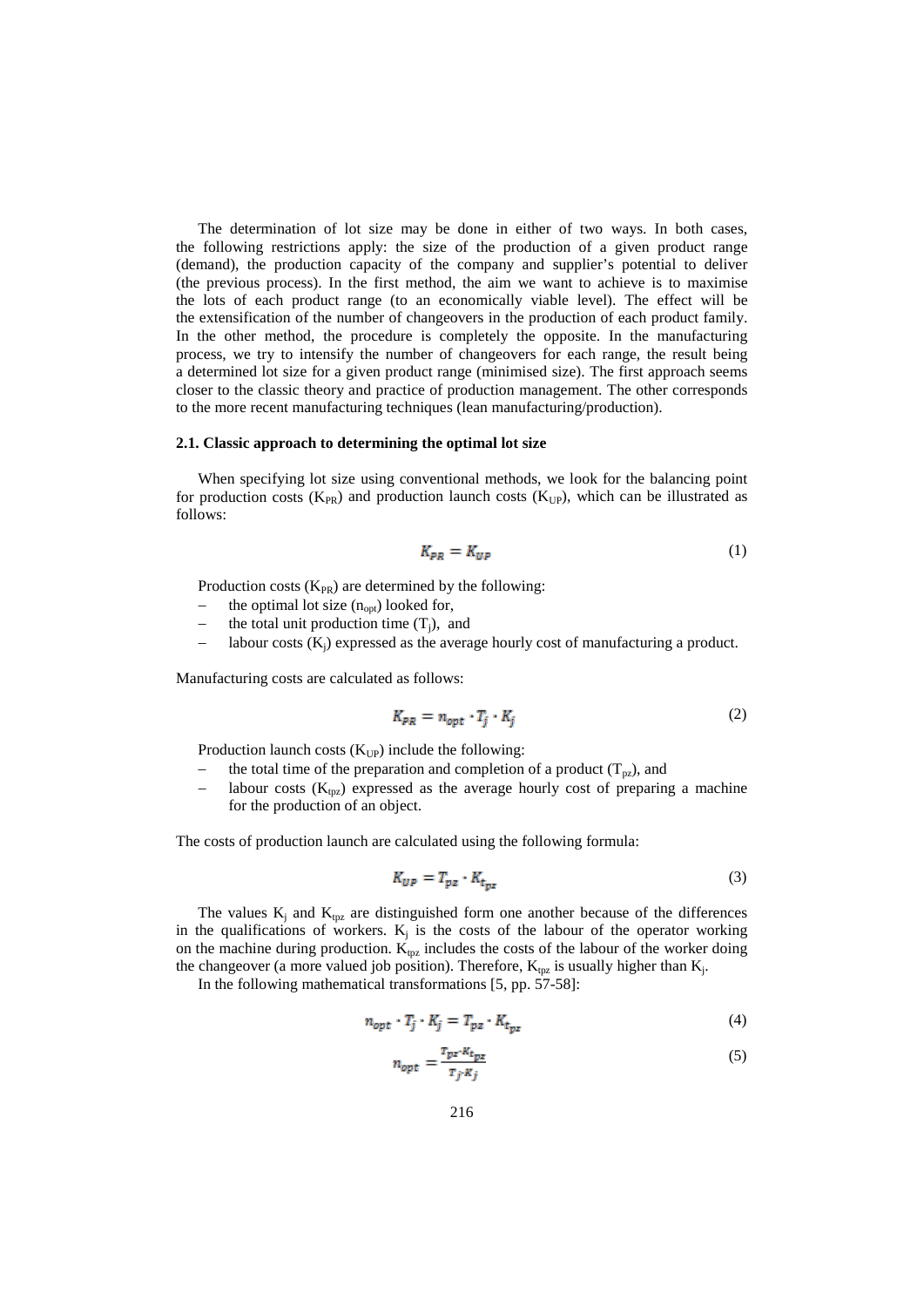and assuming that:

$$
\frac{\kappa_{t_{px}}}{\kappa_{j}} = \frac{1}{q} \tag{6}
$$

where q is the coefficient of the proportionality of the costs of launching production to the costs of production, we have come up with the final formula for the size of the optimal lot:

$$
n_{opt} = \frac{x_{px}}{x_{j \cdot q}}\tag{7}
$$

Figure 1 is a graphic representation of the problem.



Fig. 1. The relationship between production costs and launch costs Source: own study

In the literature of the subject, we can find examples of further modifications to the optimal lot size specified using the analytical method (Formula 7) or the graphic method (Fig. 1) [6, pp. 44-47]. The range in which the so-called economic production lot size can be shaped is the following [7, p. 65]:

$$
n_{\rm sk} = (0.7 \div 1.5)n_{\rm opt} \tag{8}
$$

In the area of the optimal lot value, the curve of the total production costs  $(K_c)$  in Fig. 1, for a wide range of lot sizes, changes only to a minor extent. In this area, lot size may be altered significantly, which is useful for adjusting the course of manufacturing and leads to only a relatively small increase in the total costs of production.

### **2.2. Specifying lot size in lean manufacturing**

The fundamental principle of lean manufacturing (lean production) is to rely on the customer demand: only as much is produced as ordered by the buyer. In lean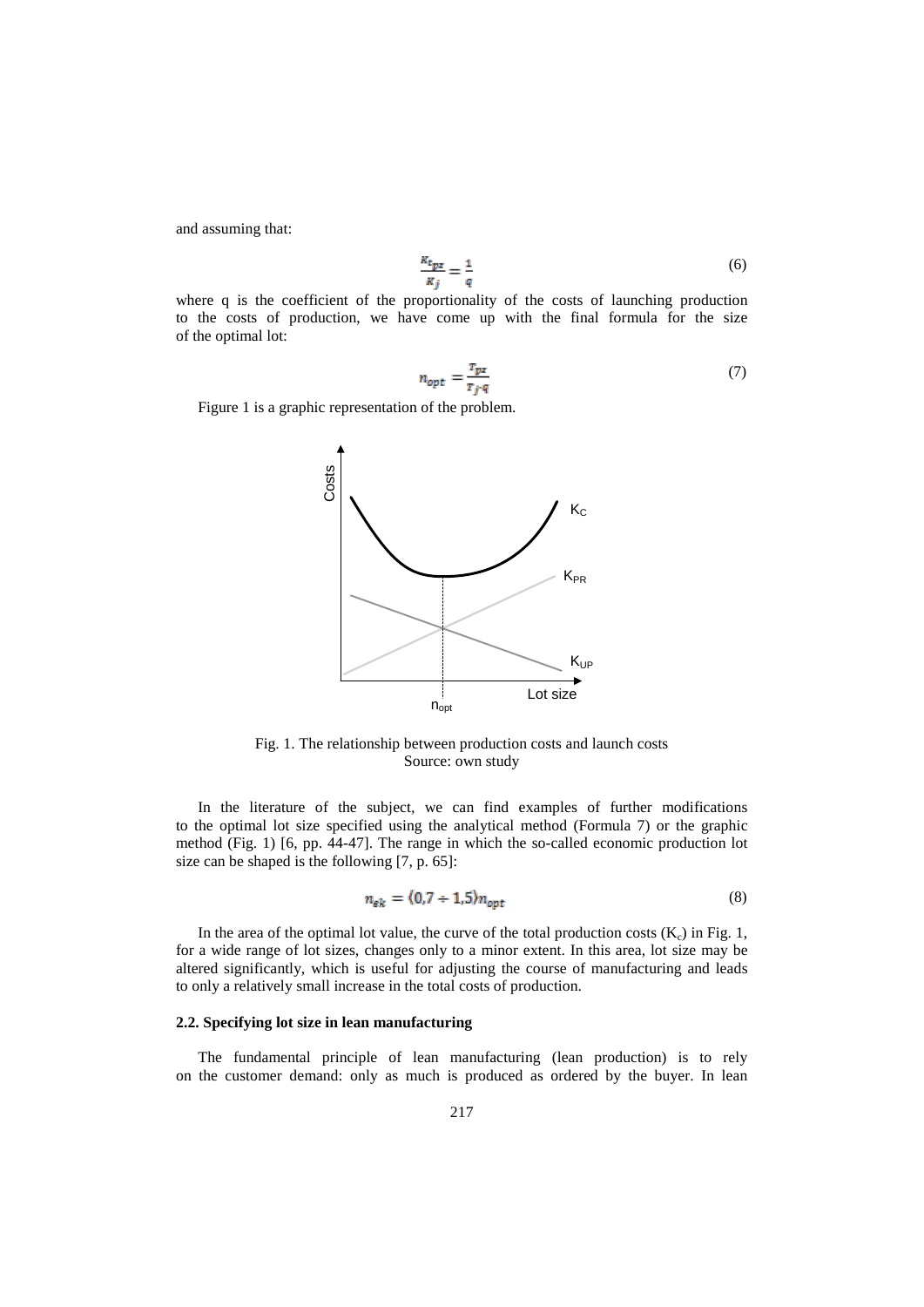manufacturing, lot size is determined using the value of the EPEI index. EPEI (Every Part Every Interval, e.g. week, day, shift, hour) reflects the cycle of the change of a product range on a machine. If the production of all items assigned to a machine takes 2 days, EPEI amounts 2 days. This means that lot size should correspond to the customer's two-day demand for the product family. EPEI reflects how often a process can produce items from among all those produced (the entire product range). In a wider interpretation of EPEI, it can be said that it reflects the flexibility of the production process (the pace of WIP inventory replenishment; the rotation aspect).

The EPEI index for an object (a machine or a uniform machine group) is determined as follows [8, pp. 176-177]:

$$
EPEI = \frac{a}{p} \tag{9}
$$

where:

a – number of products in the range (the measure of product diversity),

p – number of changeovers of the machinery

The relation counter contains all products from a range manufactured on one machine or a group of machines. It is necessary to look into the documentation concerning all the products manufactured by the company.

The number of changeovers (the denominator) is determined using the following formula:

$$
p = \frac{\nu_d - \nu_p}{t_{px}} = \frac{v_p}{t_{px}}\tag{10}
$$

where:

 $F_d$  – available time

 $F_p$  – production load

 $T_p$  – time available for machinery changeover,

 $t_{pz}$  – average machinery changeover time.

The value of EPEI is determined directly by two parameters: the number of items assigned to a machine and the number of possible changeovers. The former, determined by the production technology, is rigid and difficult to modify. The latter leaves much room for manoeuvre.

The EPEI for a production process should be assumed to be the highest EPEI of any machine present in the process. A high EPEI means low flexibility (limited time for changeovers, low number of changeovers). The machine with the maximal EPEI will be the bottleneck of the production process.



Fig. 2. The calculation of EPEI for a production process (conceptual) Source: own study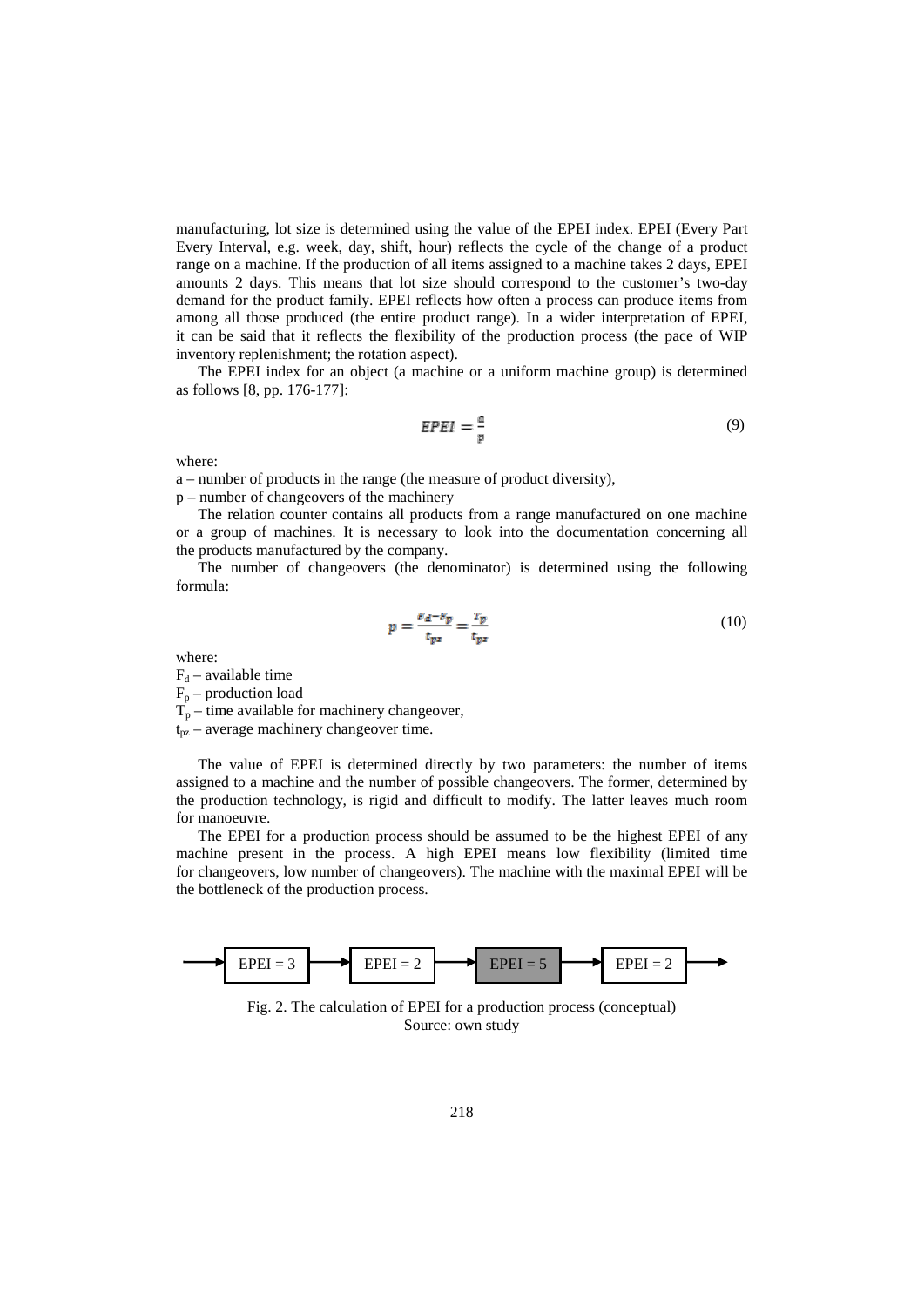The remaining machines, with better flexibility, can be changed over at least as many times as the bottleneck. However, more frequent changeovers make no sense as flow is anyway determined by the pace of production at the machine with the greatest EPEI (the bottleneck). Therefore, the flexibility of a production process is as high as the lowest flexibility of a machine in the production process [8, pp. 179-182].

### **3. Lot size optimisation**

### **3.1. Initial assumptions**

We compare two approaches to the determination of production lots and, consequently, the number of changeovers. The first is the classic approach based on the determination of the optimal lot size on the basis of the sum of changeover times and the sum of total unit production time. The other approach draws on the lean manufacturing solution based on the EPEI index. The adopted optimisation criterion is the total production cost defined as the sum of the costs of launching and running production.

$$
K_{\mathcal{C}} = K_{UP} + K_{PR} \tag{11}
$$

where:  $K_{UP}$ - the cost of launching production  $K_{\text{PR}}$  the cost of production

To make our analysis less complicated, we decided to introduce a number of simplifications. We assume that the unit production costs related to the consumption of energy, plant and equipment, and labour remain constant whatever the way production is divided into lots, so they are not a set of variables affecting the selection of the lot determination solution. Another simplification concerns the changeover on a machine or a group of machines. Whatever the manner of dividing production into lots, the unit cost of changeover remains the same. The cost of changeover is understood as the sum of the costs involved in the work of the changeover operator, interruptions of work on the machine and the use of necessary energy, tools, etc. Additionally, we assume that the cost of changeover applies to any machine, whatever the sequence of items it produces. This simplification applies also to the unit price of the processed material. It is assumed that this value does not increase in each consecutive operation and is constant throughout the technological process. Also, in both methods of determining lot size, the specified inventory replenishment cost will be identical and constant in the analysed period of time. For the purposes of the article, we ignore the issue of streams. It is thus assumed that the production system includes solely individual machines. We are going to develop this analysis in a future work and supplement it with the aspects we left out here, which will undoubtedly make it more attractive from the point of view of practitioners.

The above simplifications allowed us to make the optimisation problem more specific. As mentioned above, the optimisation criterion is the minimisation of the total costs of launching and carrying out production. Based on the assumptions and simplifications, changeover costs should be understood as the costs of all completed changeovers for the purposes of a given product range production program. The costs of production are the costs of maintaining WIP inventory alone. We assume that the size of WIP inventory is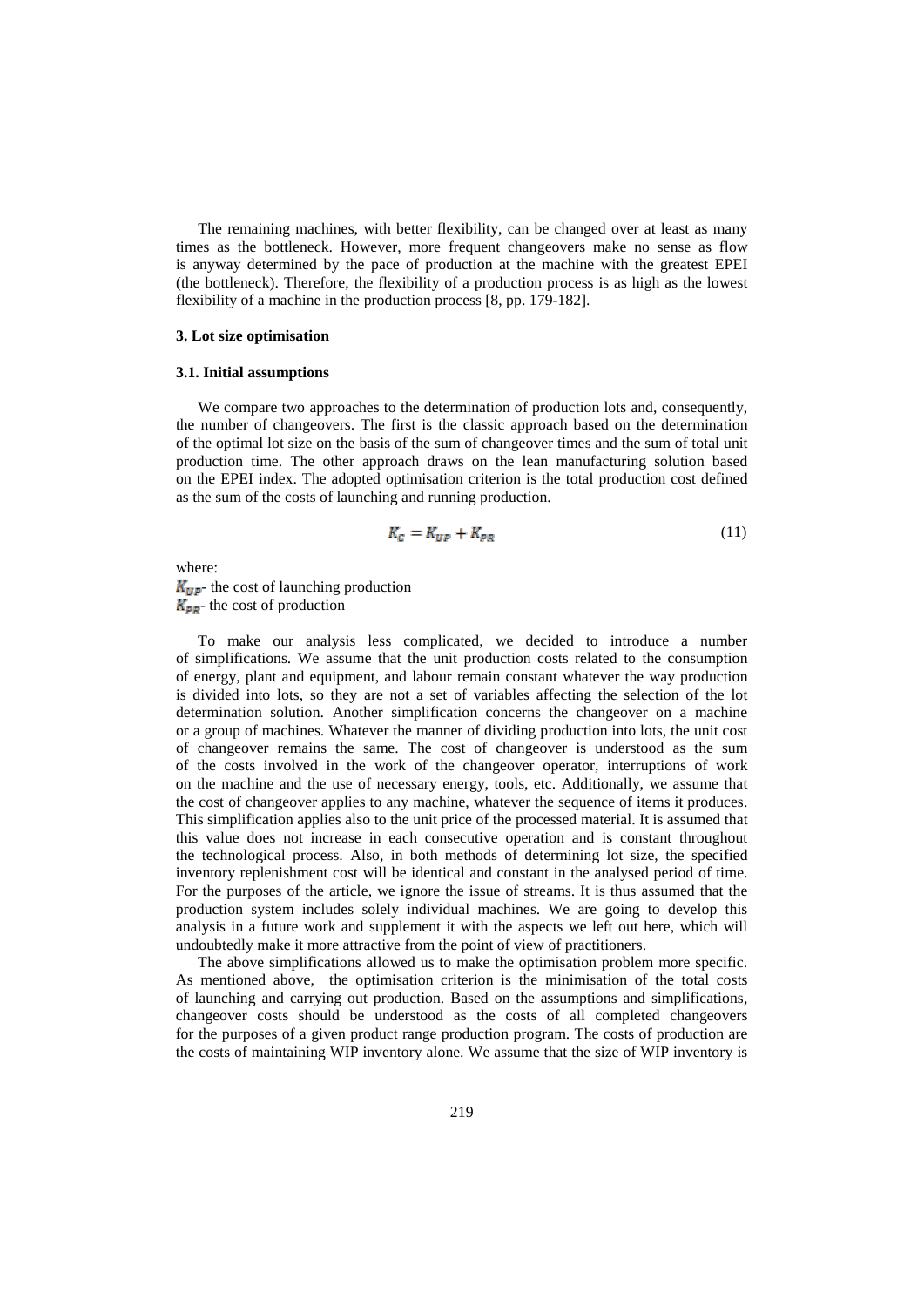a consequence of maintaining one lot on each machine (as required by the production technology).

In the following two subsections, we presented mathematical formulas allowing for the calculation of the above cost categories in the conditions of the classic theory (based on optimal lot size) and the lean manufacturing philosophy (based on EPEI).

#### **3.2. Optimisation in the classic theory**

The classic theory is based on the determination the optimal lot size. The optimal lot size calculated separately for each product range allows us to determine the how often the production of a lot is repeated in the period for which the production program has been defined. The total cost of launching a selected item for the purposes of manufacturing it as part of a program is therefore equal to the following:

$$
K_{UP_{\alpha i_{KT}}} = \frac{P_{\alpha i}}{n \omega_{\alpha i}} \cdot \sum_{t=1}^{m} k_{UP_{\alpha i_{\alpha i_{\alpha i_{\alpha}}}}} \tag{12}
$$

where:

 $K_{UP_{\alpha i_{\text{RT}}}}$  the cost of launching the production of item  $a_i$  in the classic approach,

 $\mathbf{P}_{\text{crit}}$  - the production program for item  $a_i$ ,

**nopt**<sub>ai</sub> - the optimal item  $a_i$  lot size,

 $\sum_{t=1}^{m} k_{UP_{\text{align}}}$  the total costs of changeovers necessary to produce item  $a_i$  (m is the number of technological operations).

After calculating the costs of launching the production of an item, it is possible to calculate the total costs for the whole set of items dedicated for the given production system. This is the formula for the total cost:

$$
K_{UP_{KT}} = \sum_{i=1}^{\alpha} K_{UP_{\alpha i_{KT}}} \tag{13}
$$

where:

 $\sum_{i=1}^{a} K_{UP_{\text{orig}}^*}$  the total costs of launching the production of a set of product ranges (a – the number of ranges in the set) in the classic approach

Another type of cost considered here is the cost of production (understood as the cost of maintaining WIP inventory). In the classic theory, the cost of maintaining WIP inventory is equal to the value of the inventory multiplied by the cost of maintaining the inventory in the considered unit of time. Based on this, the production cost for the selected item equals the following:

$$
K_{PR_{\alpha i_{RT}}} = r_{\alpha i} \cdot n_{\text{opt}_{\alpha i}} \cdot c_{\alpha i} \cdot \mu_{\tau_{\alpha i}} \tag{14}
$$

where:

- the number of machines processing the  $a_i$ <sup>th</sup> item

 $\epsilon_{\text{min}}$  the unit price of item  $a_i$  (equal to the cost of materials),

 $\mu_{\tau_{\text{crit}}}$  the coefficient of the cost of maintaining inventory in a unit of time corresponding to the duration of item  $a_i$  production cycle (the duration should include an allowance for enqueueing operations on each machine).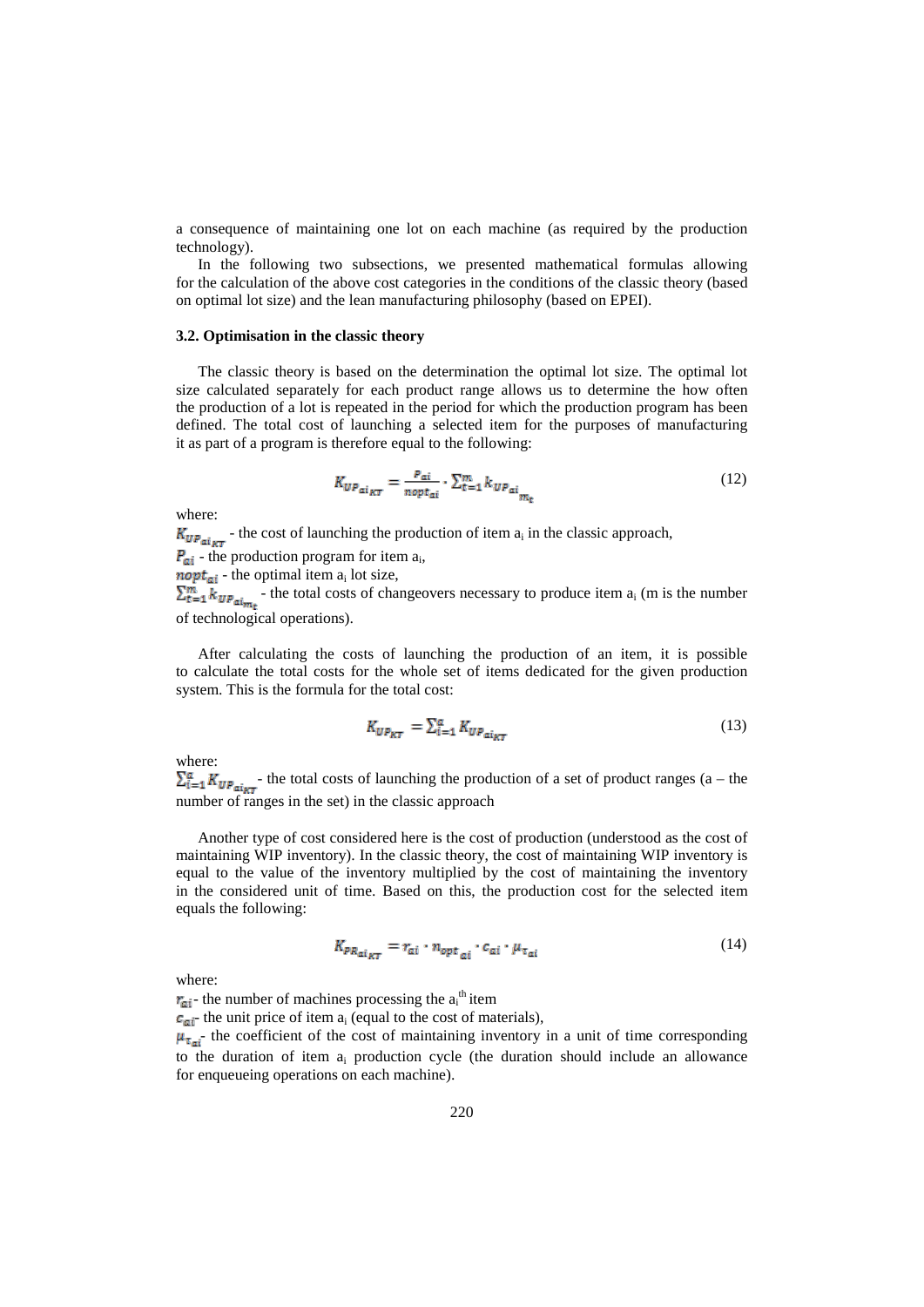The total cost of production in the classic theory approach is calculated using the following formula:

$$
K_{PR_{KT}} = \sum_{i=1}^{\alpha} K_{PR_{\alpha i_{KT}}} \tag{15}
$$

where:

 $\sum_{i=1}^{\alpha} K_{PR_{\text{air}}}$  the sum of production costs for a set of product ranges (a – the number of ranges in the set) in the classic approach

Based on the assumptions discussed in subsection 3.1., the total production cost in the classic approach is calculated using the following formula:

$$
K_{\mathcal{C}_{RT}} = K_{UP_{RT}} + K_{PR_{RT}} \tag{16}
$$

The total production cost of a given product range set will be used as the criterion for the selection of a better lot size determination method.

#### **3.3. Optimisation in lean manufacturing**

To determine lot size in lean manufacturing, the EPEI index is used, which on the one hand allows for minimising lot size and improve flexibility, but on the other hand increases the number of changeovers. Thanks to EPEI, we can determine the maximal number of changeovers and the time needed to produce a sequence of all product ranges. Since the example we provide is set in a production system in which a set of product ranges is produced, it is necessary to determine the EPEI of the production process. In this option, EPEI is assumed to be the greatest of the EPEI values calculated separately for each machine in the system.

Knowing production process EPEI and, consequently, the possible number of changeovers, we can calculate the total costs of launching the production of a given item:

$$
K_{UP_{\alpha i_{LM}}} = C/O_{EPEimax} \cdot \sum_{t=1}^{m} k_{UP_{\alpha i_{M_t}}} \tag{17}
$$

where:

 $K_{\text{UP}_{\alpha i_{LM}}}$  the cost of launching the production of item  $a_i$  in line with the lean manufacturing philosophy,

 $C/O_{EPEImax}$ - the number of changeovers based on the greatest EPEI,

 $\sum_{t=1}^{m} k_{U_{\text{max}}}$  the total cost of changeovers necessary to produce item  $a_i$  (m is the number of technological operations)

The total cost of launching the production of an entire set of product ranges is calculated using the following formula:

$$
K_{UP_{LM}} = \sum_{i=1}^{a} K_{UP_{\alpha i_{LM}}} \tag{18}
$$

where:

 $\sum_{i=1}^{a} K_{UP_{\text{air}}}$  the sum of the costs of launching the production of a set of product ranges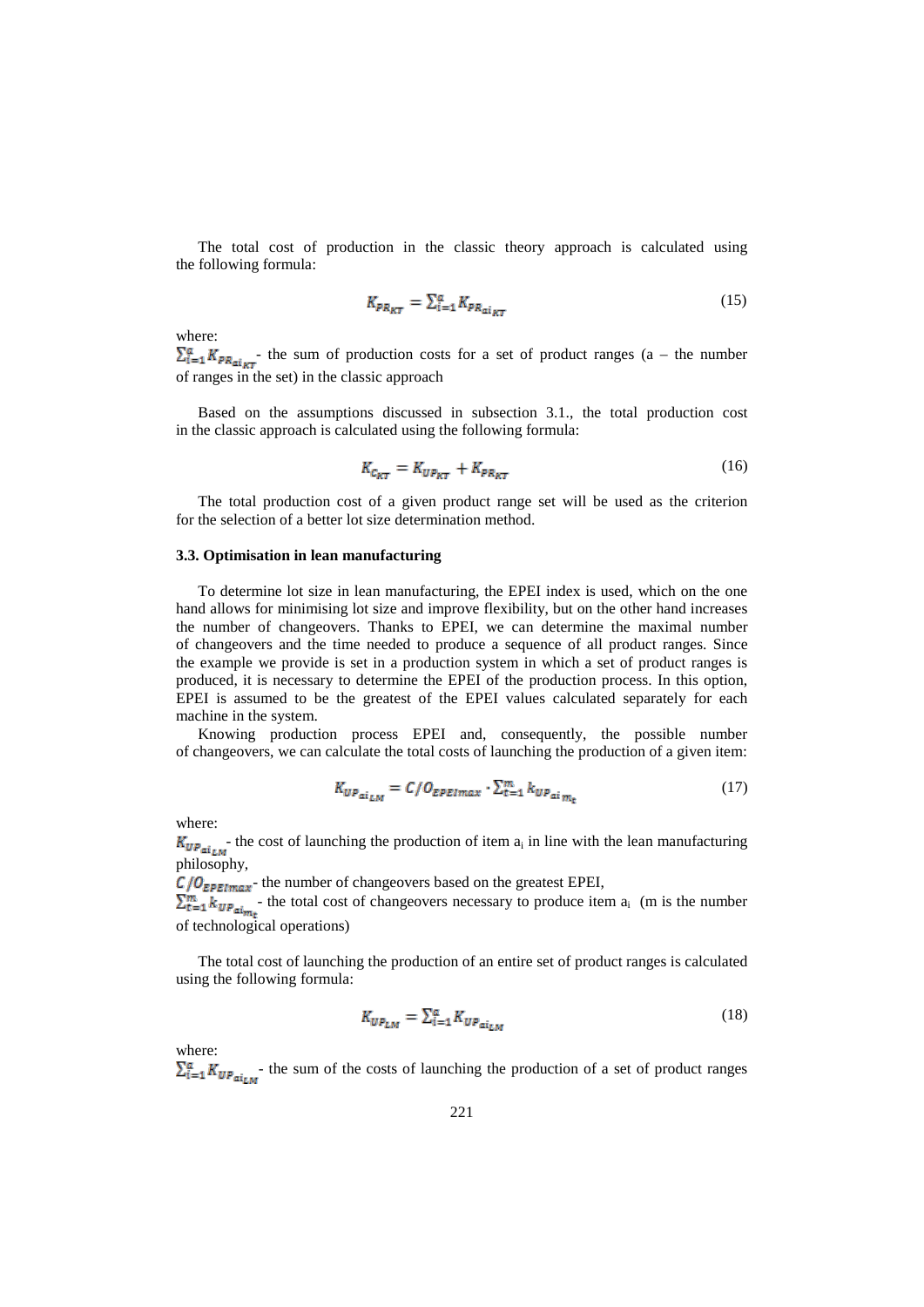(a is the number of ranges in the set) in line with the lean manufacturing philosophy

Production costs for the lean manufacturing solution are calculated analogically to the classic theory solution. The lot size for each machine is calculated on the basis of the quotient of the production program for each item and the possible number of changeovers determined on the basis of production process EPEI. The cost of the production of each item equals the following:

$$
K_{PR_{\alpha i_{LM}}} = r_{\alpha i} \cdot \frac{P_{\alpha i}}{c/\sigma_{EPE,max}} \cdot c_{\alpha i} \cdot \mu_{EPE,max}
$$
 (19)

where:

 $K_{\text{Pklm}_{\text{ref}}}$  production costs for item  $a_i$  in line with the lean manufacturing philosophy,

- the number of machines processing the  $a_i^{\text{th}}$  item,

 $P_{\alpha i}$ - item a<sub>i</sub> production program,

 $C/O$ <sub>EPEImper</sub>-number of changeovers determined based on the maximal EPEI,

 $\epsilon_{\text{min}}$  item a<sub>i</sub> unit price (assumed to be equal to the costs of materials),

 $\mu_{\tau_{\text{crit}}}$  the coefficient of the cost of inventory maintenance in a unit of time based on the EPEI of the production process of all items.

The total production cost in the lean manufacturing philosophy is calculated using the following formula:

$$
K_{PR_{LM}} = \sum_{i=1}^{a} K_{PR_{\alpha i_{LM}}} \tag{20}
$$

where:

 $\sum_{i=1}^{\alpha} K_{PR_{\text{diff}}}$  the sum of the production costs for a set of product ranges (a – the number of ranges in the set) in line with the lean manufacturing philosophy.

Taking into account the assumption discussed in 3.1, the total production cost in the lean manufacturing philosophy is calculated using the following formula:

$$
K_{\mathcal{L}_{LM}} = K_{UP_{LM}} + K_{PR_{LM}} \tag{21}
$$

The comparison of the amount of the total cost calculated using the classic approach to determining lot size and the approach based on EPEI will allow a manufacturer to select a solution that is more beneficial from the point of view of running a production plant.

# **4. A sample analysis of the costs of launching and running production**

To illustrate our analysis, we came up with an example for the calculation of production costs conceived of as the sum of the costs of launching and running it. For the purposes of the analysis, we assumed the following:

- the nominal available time for a two-shift work system  $-4000$  working hours a year,
- admissible load  $-85%$ .
- the q coefficient (the relation between the preparation and completion time  $t_{px}$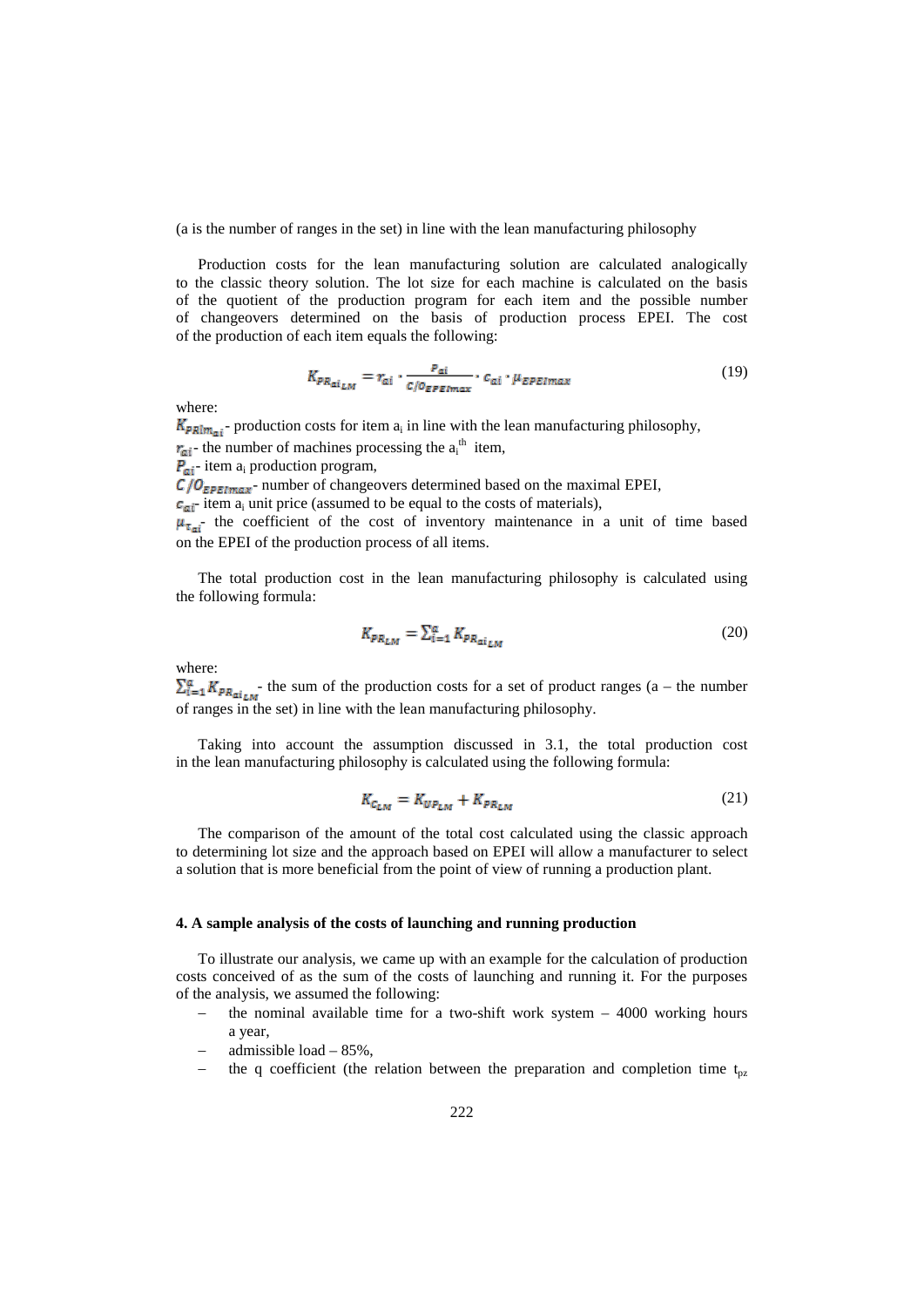to the unit time  $t_i$ ) – 0.05 – assumed arbitrarily for the purposes of the analysis, − inventory maintenance cost coefficient – 25% a year.

The analysed production plant manufactures three product ranges. The details of the annual production plan and the product range unit price (understood as the cost of materials) are presented in Table 1.

| <b>Product</b> | <b>Production</b><br>program<br>[items p.a.] | Unit price<br>[PLN] |  |  |
|----------------|----------------------------------------------|---------------------|--|--|
| a1             | 3,500                                        | 5,500.00            |  |  |
| a2             | 5,000                                        | 1,500.00            |  |  |
| a3             | 5,000                                        | 2,500.00            |  |  |

Tab. 1. Product range set details

Source: own study

The production plant includes five machines. In line with the initial assumptions, the issue of streams was not taken into consideration, so each machine in the system is considered individually. The details of the production technology for each product are presented in Table 2. It is assumed that operations are carried out in the order of the numbering of the machines, and the provided times are expressed in working hours.

Tab. 2. Technological details of the set of product ranges

| <b>Machine</b><br>/Product | rl              |  | r2   |      | r <sub>3</sub> |      | r <sub>4</sub> |      | r5   |                   |
|----------------------------|-----------------|--|------|------|----------------|------|----------------|------|------|-------------------|
|                            | t <sub>DZ</sub> |  | tpz  |      | tpz            |      | tpz            |      | tpz  |                   |
| a l                        | 0.50            |  |      |      | 0.45           | 0.30 | 1.25           | 0.35 | 0.75 | 0.20              |
| a2                         | 0.70            |  | 0.30 | 0.12 | 0.50           | 0.12 | 1.30           | 0.25 | 0.60 | 0.16              |
| a3                         | 0.30            |  |      | 0.18 | 0.40           |      | .40            |      |      | 0.30 <sub>1</sub> |
| Comment and the Jack       |                 |  |      |      |                |      |                |      |      |                   |

Source: own study

Based on the analysis presented in Section 3, we calculated the costs of production. To specify the duration of the production cycle, we adopted a series arrangement with the production extension coefficient at 150%. It is assumed that the variables will be not only the different options of lot size determination (the classic and lean manufacturing approaches), but also the costs of changeover. The sum of individual changeover costs is understood as the total cost of one occasion at which all machines in the production system are changed over for the purposes of producing one lot of each item. Therefore, it specifies how expensive the changeovers are in the analysed production system and what effect the applied technology has on the viability of joining or dividing production lots. Fig. 3 is the graph showing the cost of manufacturing a set of product ranges depending on the adopted lot size determination solution and the sum of individual changeover costs.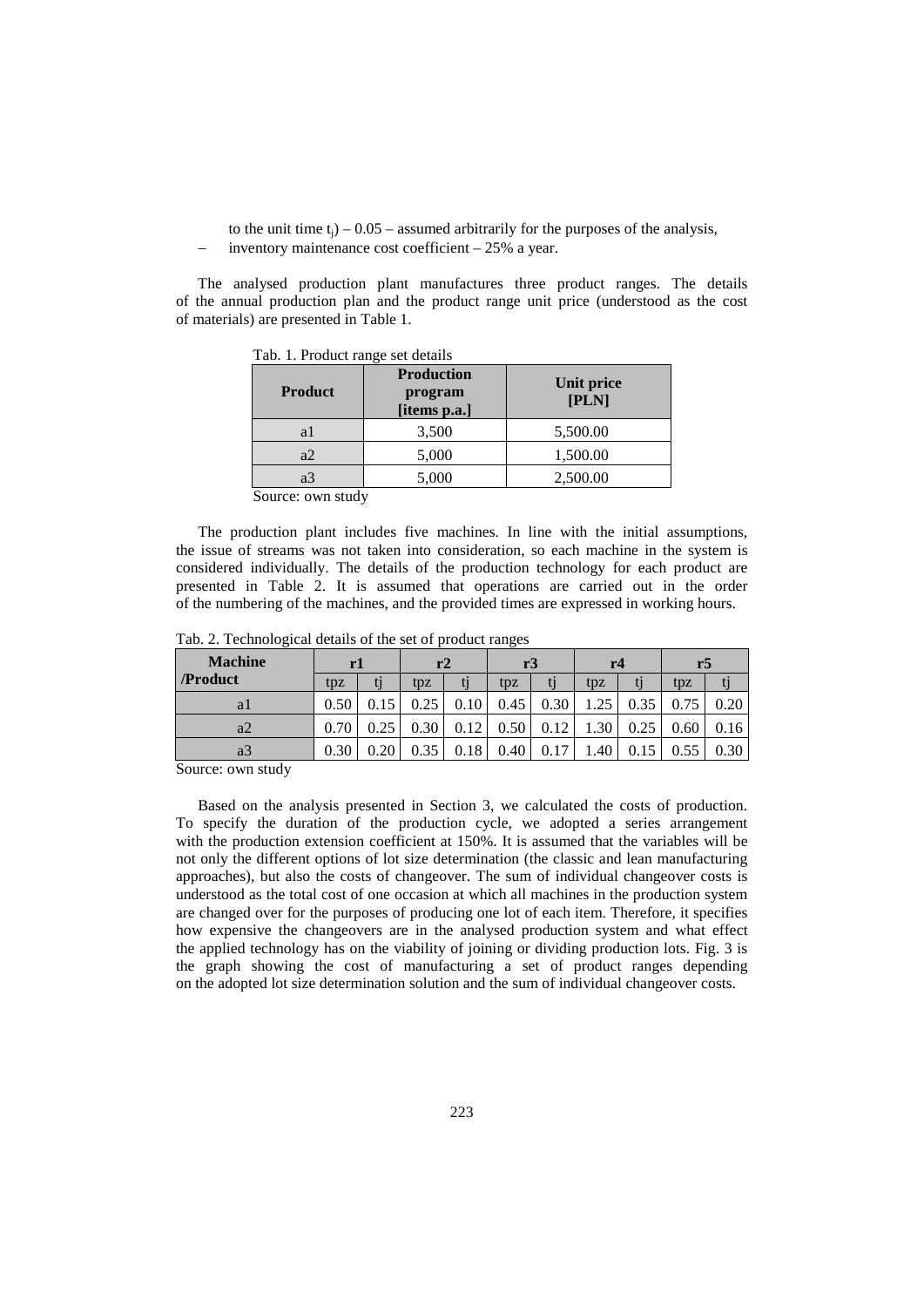



As illustrated in Fig. 3, it is justified to state that with the adopted values, there is a borderline sum of individual changeover costs for which one of the analysed solutions is more viable. This corroborates the common belief that lot size is affected by the applied production technology. As visible in Fig. 3, the EPEI (lean manufacturing) approach is more viable for low individual machine changeover costs. This is because of the maximisation of the number of changeovers and a reduction in WIP inventory. The classic approach, optimising lot size based on production technology features, seeks to increase lot size and, consequently, to reduce the number of changeovers and increase WIP inventory.

#### **5. Conclusions**

In a bit of a generalisation, we conclude that mass production is based on the paradigm of maximising lot size and minimising the number of changeovers, unlike in the case of the lean production paradigm, which promotes lot size minimisation and the maximisation of the number of changeovers (while reducing the duration of changeovers).

There is a clear and intuitively understandable relationship between lot size and lot cost. If a manufacturer decides to produce a larger lot of a given product range, the costs of this lot will be higher than in the case of a smaller lot. This is theoretically logical as long as the increase of costs caused by the increase in lot size is compensated for by the effects of this increase [9, p. 33]. At present, there is no single recommendable way of determining lot size. The literature of the subject discusses only the most popular methods [3, pp. 193- 194]. However, most publications fail to provide any criteria for the selection of the method of determining lot size. The problem of the selection of the method is thus left to be solved by the practitioners and theoreticians of production management [9, p. 33].

Our aim in this work was to come up with a simplified procedure for the assessment of the viability of the two approaches to determining lot size. The two approaches are based on two distinct production management philosophies: the classic theory and lean